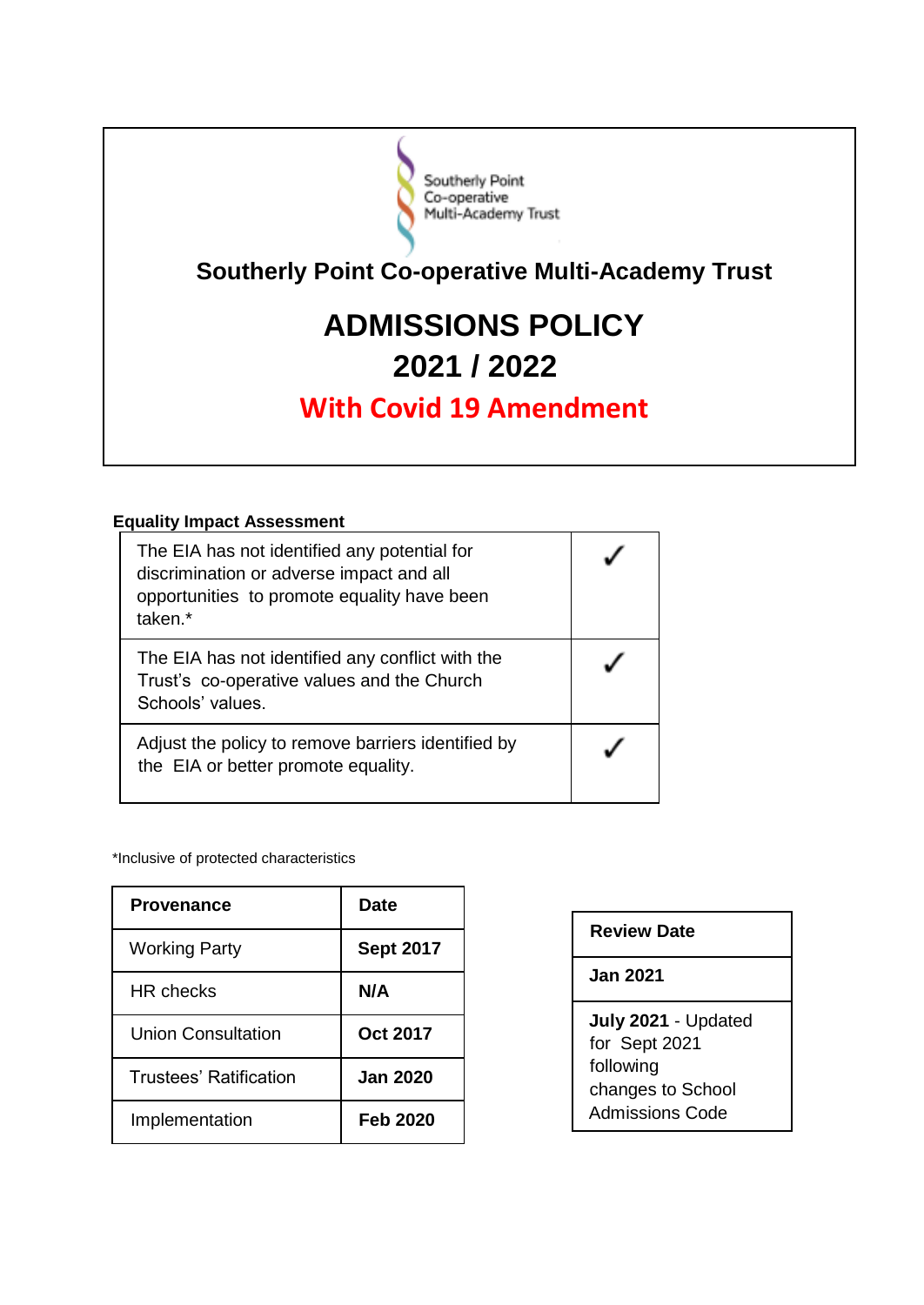# **Self Help Self Responsibility Equity Equality Democracy Solidarity Social Responsibility Honesty Openness Caring for Others Southerly Point Co-operative Multi-Academy Trust**

#### **ADMISSIONS POLICY 2021 / 2022**

#### **1. Introduction**

1.1 The Trustees of Southerly Point Co-operative Multi-Academy Trust are the admitting authority for all member schools in the Trust. They will operate an admissions policy which ensures that all applications for admission to Southerly Point Co-operative Multi-Academy Trust are dealt with in accordance with the requirements of the School Admissions and Appeals Codes, including the application of an agreed set of published oversubscription criteria and, where appropriate, adherence to Cornwall Council's coordinated admissions schemes. Details of these schemes are available on the Council's website [www.cornwall.gov.uk/admissions] or on request from the Local Authority [0300 1234 101]. Closing dates, deadlines and timescales [including those relating to late applications] will be as stated in those schemes.

1.2 All decisions regarding admission to each school are the responsibility of Southerly Point Co operative Multi-Academy Trust. However, it should be noted that Cornwall Council has a statutory duty to co-ordinate the admissions process for Reception and Year 7 applications. In addition, Cornwall Council will assist parents by acting as a "clearing house" for applications to other main school year groups.

1.3 If your child has an Education Health and Care Plan [EHCP] you **DO NOT** need to complete an application form as a school place will be identified through a separate process. If a child with an Education, Health and Care Plan has the name of a school specified in his/her plan, the child must be admitted to that school. However, if a request has been made for any EHCP needs assessment for your child or your child is currently being assessed to decide whether any EHCP is necessary, you **WILL** need to make an application using the normal process.

1.4 Children in care or children that were previously in care but immediately after being looked after became subject to an adoption, child arrangements, or special guardianship order – including those who appear [to the admission authority] to have been in state care outside of England and ceased to be in care as a result of being adopted - who are directed to the school by the Local Authority will be admitted to the school regardless of the number on roll in the year group.

1.5 The Trust's schools will participate fully in the Local Authority's Fair Access protocol. The School Admissions Code 2014 requires all local authorities to operate in-year fair access protocols to ensure that access to education is secured quickly for children who have no school place and to ensure that all schools and academies in an area admit their fair share of vulnerable and challenging children and young people. This could include admitting children above the published admission number to schools and academies that are already full.

1.6 Our schools and their Published Admission Numbers:

Breage [12] Coverack [7] Crowan [17] Cury [10] Garras [9] Godolphin [15] Grade Ruan [13] Halwin [17] Helston Community College [250] Landewednack [12]

**2. How to Apply**  Manaccan [7] Mullion Primary [25] Mullion Secondary [115] Parc Eglos [60] Porthleven [40] Sithney [13] St Keverne [12] Trannack [12] Wendron [15]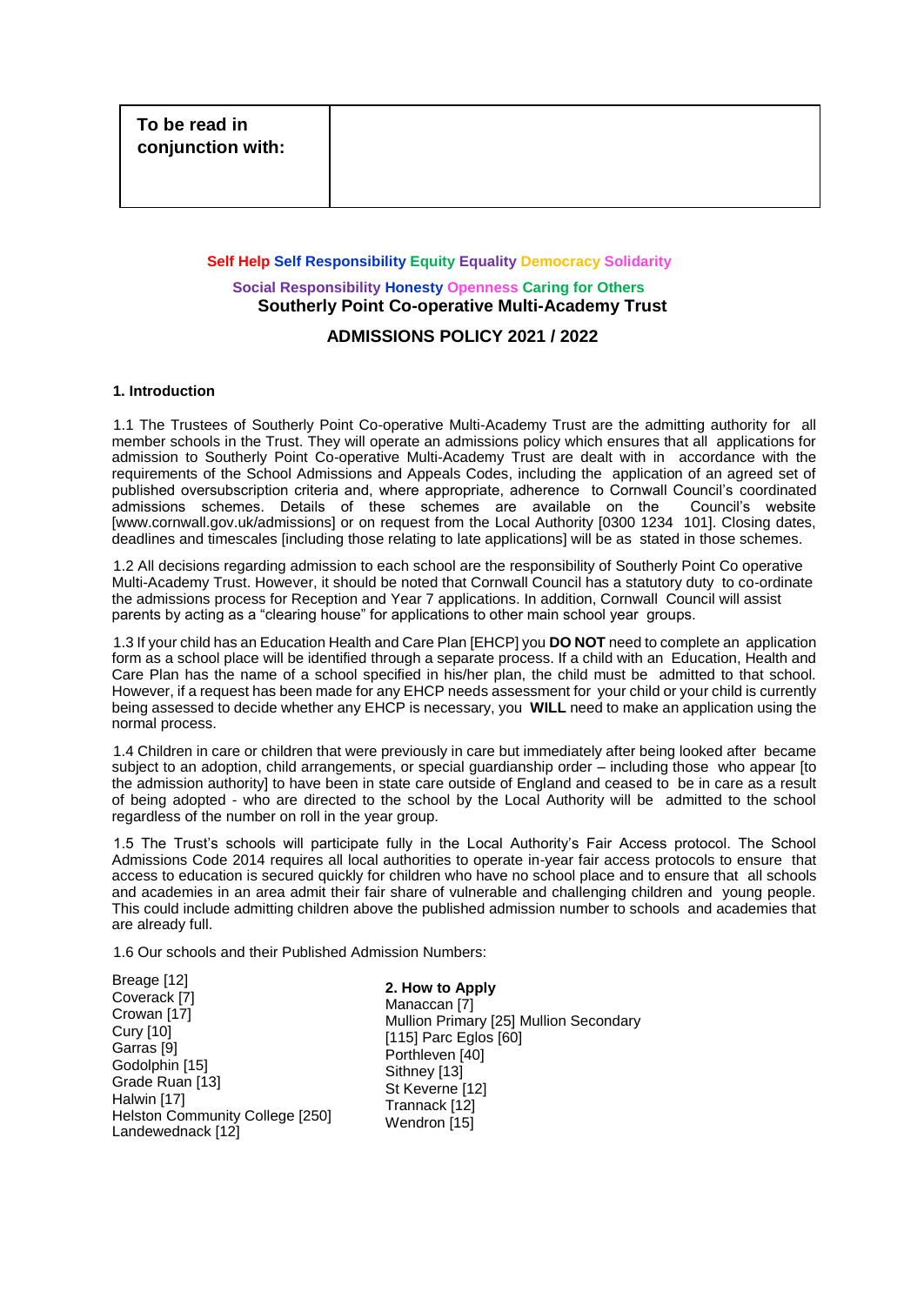2.1 All applications for places in reception and Year 7 or during the school year must be made directly to the applicants' home local authority on the appropriate application form. The application form and supporting information will be available electronically on the Local Authority's website or in paper form on request from the Local Authority.

Tel: 0300 1234 101 or email: schooladmissions@cornwall.gov.uk

2.2 If a school is oversubscribed, after the admission of children with an Education, Health and Care Plan where the school is named in the Plan, priority for admission will be given to those children who meet the criteria set out below, in order.

2.3 These oversubscription criteria will also be used, if necessary, to decide on in year admissions to all year groups [Reception to Year 11, and for those applying to Y12 who have not previously been on roll at Helston Community College] for the 2021/2022 school year:

#### **Oversubscription criteria for the 2021/2022 academic year:**

- 1. Children in care and children who were in care but ceased to be so because they were adopted [or became subject to a child arrangement or special guardianship order] immediately after being in care - including those who appear [to the admission authority] to have been in state care outside of England and ceased to be in care as a result of being adopted
- 2. Children with siblings who will still be attending the preferred school at the time of their admission.
- 3. Children who live in the designated area of the preferred School, or whose parents can provide evidence that they will be living in the designated area of the preferred School by the beginning of the autumn term of the 2020/21 school year.

[For Cury School, this includes the Ecclesiastical United Parish of Cury with Gunwalloe, whether or not they attend church.]

If there are more designated area children wanting places at the preferred school than there are places available, criteria 4 to 8 below will be used to decide which of these children should have priority for admission. If there are still places available after all the designated area children have been allocated places, criteria 4 to 8 will be used to decide which of the remaining children should have priority for any spare places.

- 4. Children with an unequivocal professional recommendation from a doctor, school medical officer, educational psychologist or education welfare officer that non-placement at the preferred school would not be in the best interest of the child and that placement at the preferred school is essential. Such recommendations must be made in writing and must give full supporting reasons and will be reviewed.
- 5. [For Secondary Schools] Children on the roll of a primary school [at the time of allocation] whose designated area is contained within or forms part of the designated area of the preferred school.
- 6. For Church Schools [Breage, Cury, Grade Ruan and Wendron C of E Schools]: A child who regularly worships in a Christian Church, evidenced by a letter from the local vicar or priest. Regular worship is defined as a minimum of once a month for the past six months. In the event that during the period specified for attendance at worship the church has been closed for public worship and has not provided alternative premises for that worship, the requirements of these admissions arrangements in relation to attendance will only apply to the period when the church or alternative premises have been available for public worship.
- 7. Children of Staff where the member of staff has a permanent contract and has been employed at the school for 2 or more years at the time of application; or the member of staff has a permanent contract and has been recruited to fill a vacancy for which there is a demonstrable skill shortage.
- 8. All other children.

**Tie-breaker**: if any of the criteria outlined earlier leave more children with an equal claim than places available, a priority will be given to the child who lives nearer the school.

**Final Tie-breaker**: should the tie breaker above leave children with an equal claim because distances are exactly the same, random allocation will be used to decide on priority. The school will use the Local Authority's Random Allocation Protocol supervised by an independent person, which is available from the LA on request.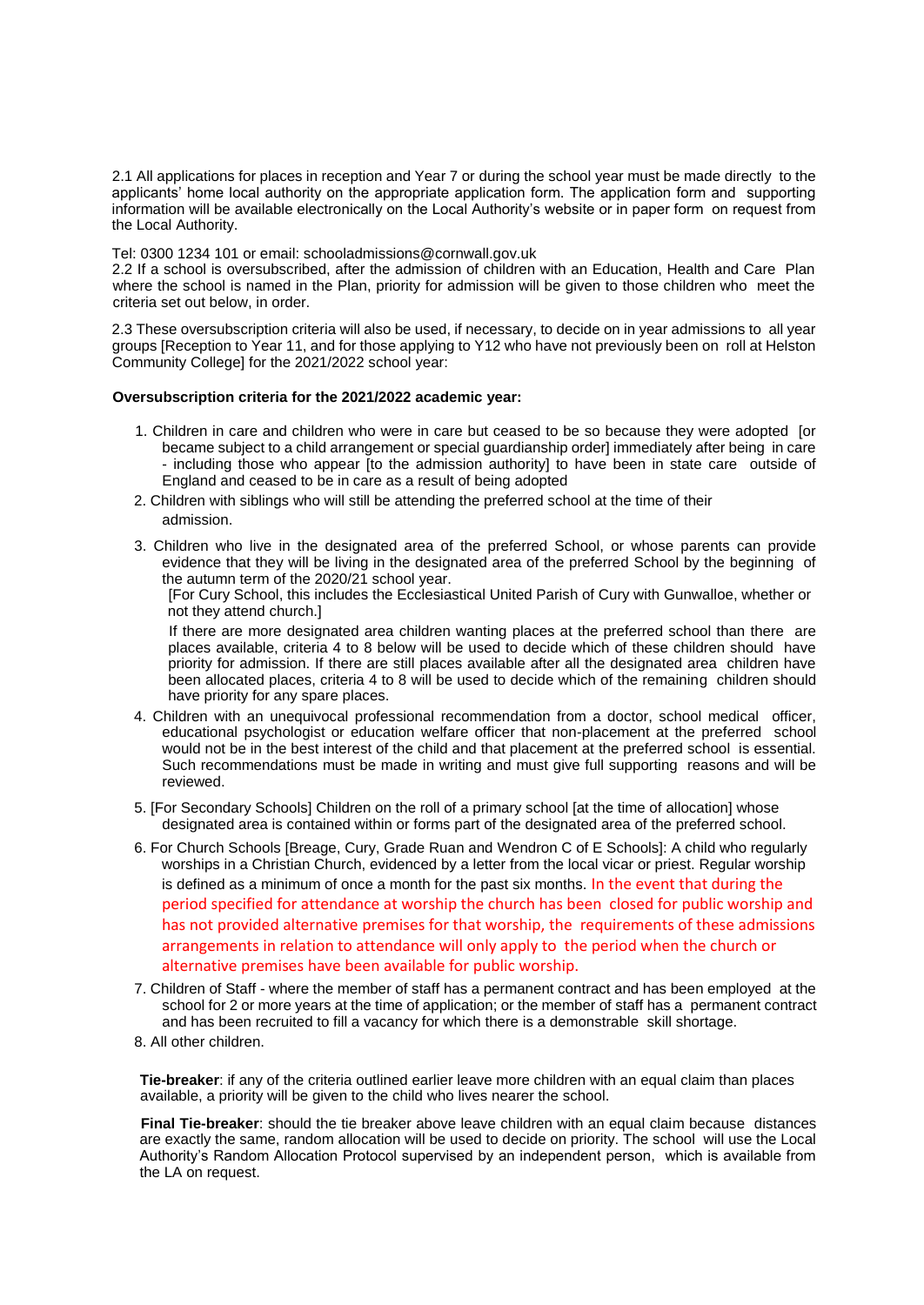#### **3. Admission to Year 12 [Helston Community College only]**

3.1 Most schools with sixth forms admit students from other schools as well as their own. For those children admitted to Helston Community College for the first time [i.e. those not transferring from Year 11], there must be a published admission number for Year 12. The Year 12 admission number for Helston Community College is **26**.

3.2 Although it is not necessary for students who are already in Year 11 at Helston Community College to apply formally for places in Year 12, there will be minimum entry qualifications for access onto chosen courses. The same minimum entry qualifications will also apply to external applicants. Details of these qualifications are available from the College. Where the number of eligible external applicants exceeds the places available then priority for admission will be determined according to the oversubscription criteria above.

#### **4. Waiting Lists**

4.1 If the school is oversubscribed the Local Authority will maintain a waiting list. The waiting list will be held for the whole of the academic year for all year groups and parents/carers can request that their child is added to this list if they are refused a place.

4.2 The waiting list will be based on the school's oversubscription criteria and a child's place on a waiting list is subject to change according to additional information received about applications or children being added to the list – so their place on the list might move up or down.

4.3 No priority is given to the length of time that a child has been on the list. Children with an Education, Health and Care Plan and Children in Care or children that were previously in care will take precedence over those on the waiting list. Children admitted under the Fair Access Protocol will also be given priority over children on the waiting list.

#### **5. Admission of Children Outside Their Normal Age Group**

All children are entitled to start school full-time in the September following their fourth birthday. However, parents may choose deferred or part-time entry to the reception year for their child, bearing in mind that by law children have to be in full-time education by the start of the term following their fifth birthday – when they reach 'compulsory school age'.

5.1 Parents may seek a place for their child outside of their normal age group if, for example, the child has experienced problems such as ill health. In addition, the parents of a summer born child may choose not to send that child to school until the September following their fifth birthday and may request that they are admitted out of their normal age group – to reception rather than Year 1.

5.2 The process for requesting admission out of the normal age group is to contact the preferred school to request a meeting with the head teacher [or his or her representative] to discuss the issue. The Trust will make decisions on the basis of the circumstances of each case and in the best interests of the child concerned. This will include taking account of the parent's views; information about the child's academic, social and emotional development; where relevant, their medical history and the views of a medical professional; whether they have previously been educated out of their normal age group; and whether they may naturally have fallen into a lower age group if it were not for being born prematurely. The Trust will also take into account the views of the head teacher of the school. When informing a parent of their decision on the year group the child should be admitted to, the Trust will set out clearly the reasons for their decision.

5.3 Where the Trust agrees to a parent's request for their child to be admitted out of their normal age group and, as a consequence of that decision, the child will be admitted to Reception, the application will be processed as part of the main admissions round, [unless the parental request has been made too late for this to be possible] and on the basis of Trust's determined admission arrangements only, including the application of the oversubscription criteria where applicable. The application will not be given a lower priority on the basis that the child is being admitted out of their normal age group.

5.4 Parents have a statutory right to appeal against the refusal of a place at their preferred school. This right does not apply if they are offered a place for their child at the preferred school but not in their preferred year group.

#### **6. Arrangements for appeals panels:**

6.1 Where a parent/carer has been refused a place for their child at one of the schools, they will have the right of appeal to an appeal panel. The appeal panel [arranged by the Local authority on behalf of the Trust] will be independent of the school and the Trust. The arrangements for appeals will be in line with the School Admission Appeals Code published by the department for Education. The determination of the appeal panel will be made in accordance with the Code and is binding on all parties. Appeal forms should be requested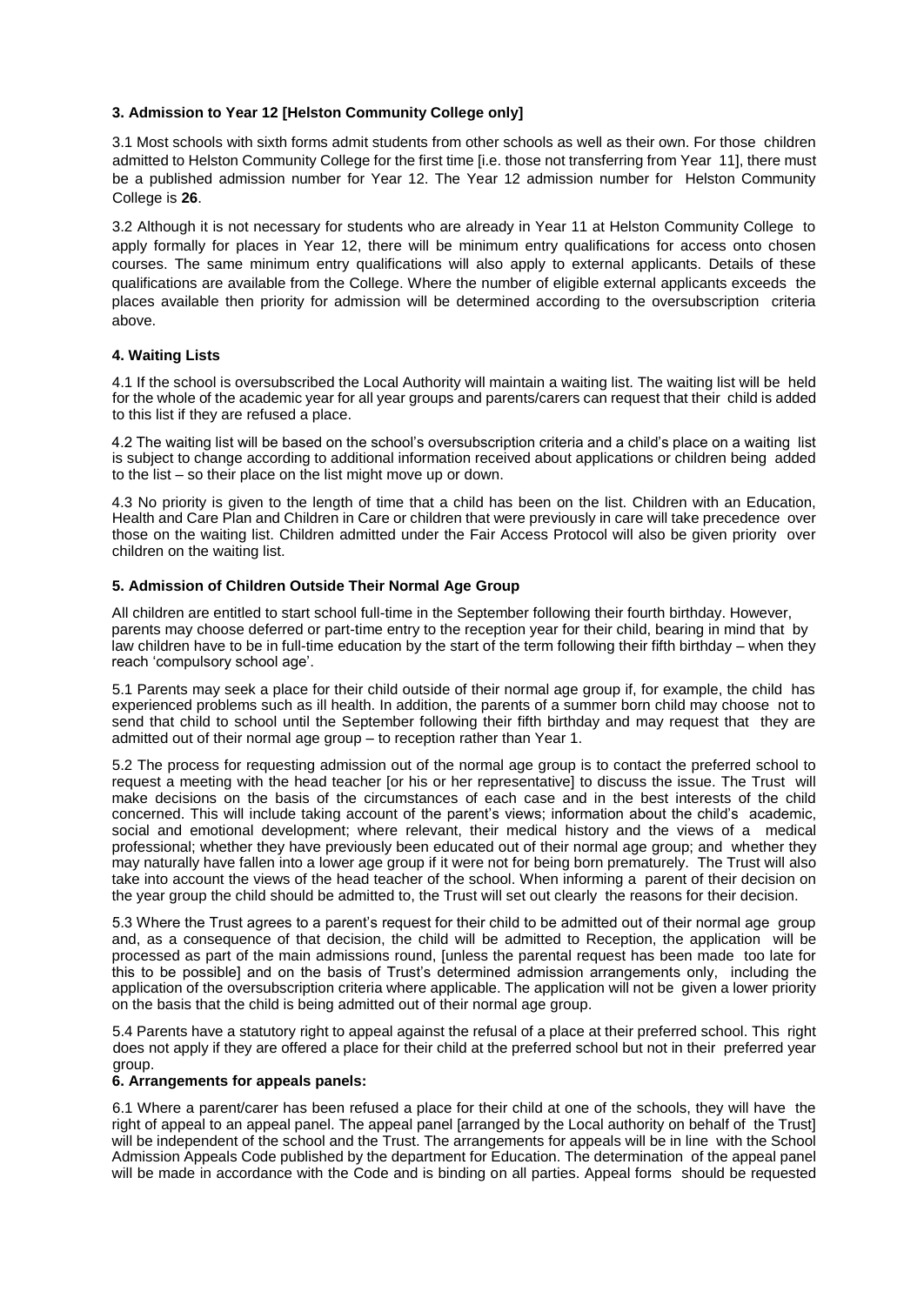from and returned to the Secretary of the relevant school.

6.2 Applicants can only appeal again for a place at the same school for the same academic year if the Trust has accepted a further application because there has been a significant and material change in the circumstances of the parent/carer, child or school [e.g. a relevant change of address] but has determined that a new application must also be refused.

Notwithstanding the arrangements outlined above, the Secretary of State may direct a school to admit a named pupil on application from any Local Authority. Before doing so the Secretary of State will consult the school in question.

#### **7. Notes and definitions:**

#### **Children in care**

A 'child in care' may also be referred to as a 'looked after child' and is a child who is [a] in the care of a local authority, or [b] being provided with accommodation by a local authority in the exercise of their social services functions [see the definition in Section 22[1] of the Children Act 1989]. A 'child arrangement order' is an order settling the arrangements to be made as to the person with whom the child is to live under Section 8 of the Children Act 1989. Section 14A of the Children Act 1989 defines a 'special guardianship order' as an order appointing one or more individuals to be a child's special guardian [or special guardians].

A child is regarded as having been in state care outside of England if they were in the care of or were accommodated by a public authority, a religious organisation, or any other provider of care whose sole or main purpose is to benefit society [see Section 23ZZA[8] of the Children Act 1989 [inserted by Section 4 of the Children and Social Work Act 2017]].

Children in care **will be** admitted to the school considered most suitable by the Corporate Director, Education, Health and Social Care, regardless of the number on roll.

#### **Designated areas**

The Local Authority has divided the county into geographical areas. Each of these areas is served by a specific secondary school [or schools]. These areas are called 'designated areas'. [You may also have heard these areas referred to as 'catchment' areas.] Your designated school will not always be the one nearest to your home address.

Maps will be provided on the Council's website [www.cornwall.gov.uk/admissions] help you to identify your child's designated school [or schools]. Please note, however, that these maps are, of necessity, small scale and if your property is near a border it is advisable to check your designated school with the School Admissions Team. Larger scale maps are available for all designated areas on request. You can also ask to be notified of the designated school[s] for any address. These requests should be made to: School Admissions Team, Cornwall Council, New County Hall, Truro, TR1 3AY. Tel: 0300 1234 101, email: schooladmissions@cornwall.gov.uk

The Local Authority will continue to give free transport to eligible children on the basis of residence in the areas which is defined as the designated area for the school, in line with the Home to School Transport Policy.

If you are planning to move into the designated area of the school, your application for a place for your child at that school will not be given the priority accorded to designated area pupils without firm evidence of your new address and moving date, such as a copy of a signed and dated tenancy agreement or confirmation that contracts have been exchanged.

#### **Distance**

Home to school distances used for tie-breaking will be measured by a straight-line measurement as determined by Cornwall Council's nominated Geographical Information System. Measurements will be between your home address [the centre of the main building of the property] and the main gate of the school [as determined by Cornwall Council].

Distances used to determine nearest school with room [i.e. where it is not possible to offer a place at a preferred school] and for establishing transport entitlements will be measured by the nearest available route as determined by Cornwall Council's nominated Geographical Information System software.

#### **Home Address**

Each child may have one registered address only for the purposes of determining priority for admission and transport entitlement. This address should be the place where the child is normally resident at the point of application or evidence of the address from which a child will attend school, in the form of written confirmation of a house purchase or a formal tenancy agreement. Exceptional circumstances in relation to the provision of a home address will be considered on a case-by-case basis. If there is shared residence of the child or a query is raised regarding the validity of an address, the LA will consider the home address to be with the parent with primary day-to-day care and control of the child. Residency of a child may also be clarified through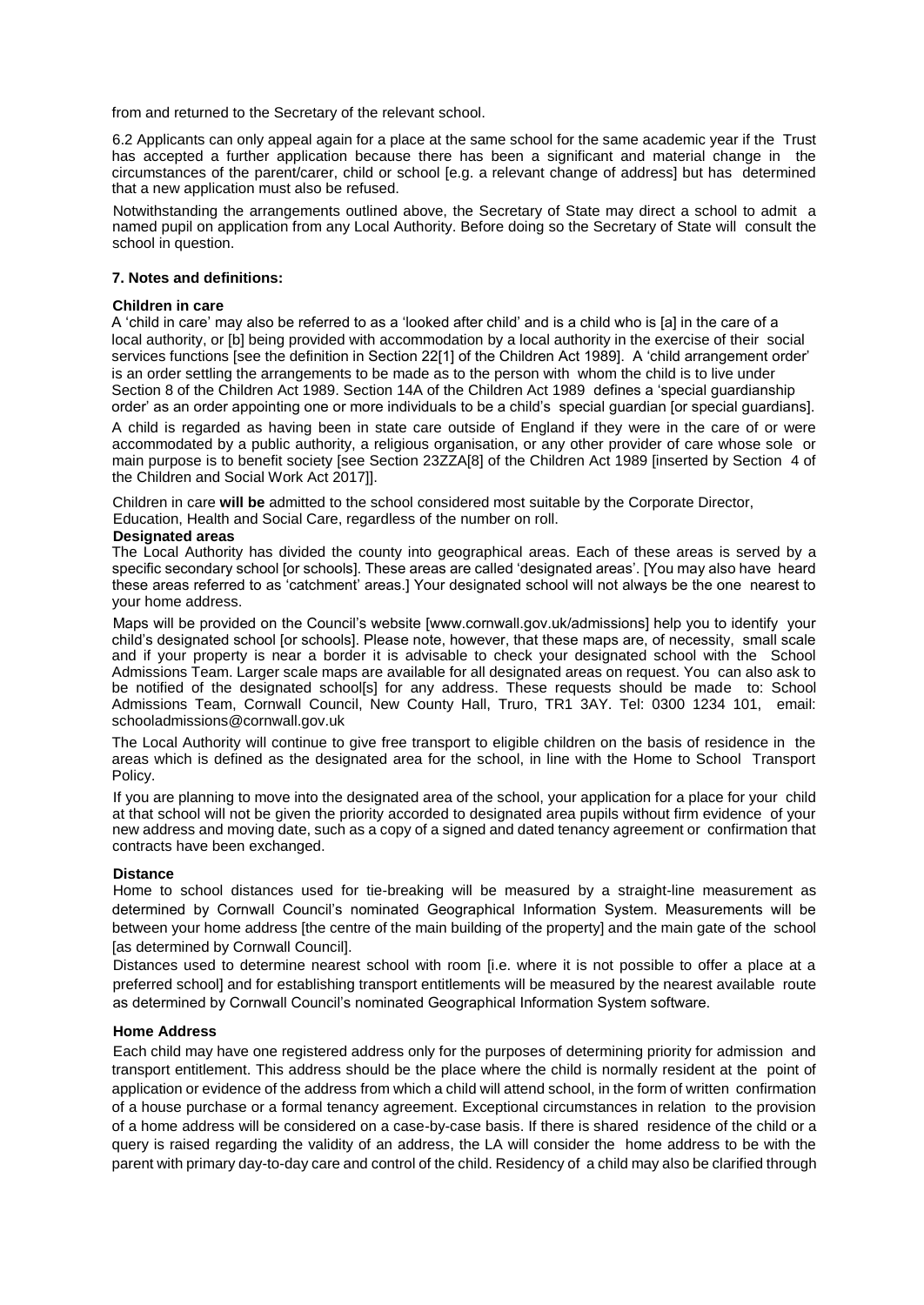a Child Arrangement Order where it is shown who has care of the child. Evidence may be requested to show the address to which any Child Benefit is paid and at which the child is registered with a doctor's surgery.

It is expected that parents will submit only one application for each child. Any disputes in relation to the child's home address should be settled before applying. The admission authority will not become involved in any parental disputes. If agreement cannot be reached before an application is made, then parents/carers may need to settle the matter through the courts. Where no agreement is reached or order obtained, Cornwall Council will determine the home address.

For information on disputes between persons with parental responsibility in relation to school preferences, please see the LA's Co-ordinated Admissions Scheme for the relevant year. Applications for children of Service Families will be processed and places allocated based on the proposed address [with supporting evidence] or, if the family is not able to confirm a proposed address and a unit or quartering address is provided, an allocation will be made based on the unit or quartering area address. Until a fixed address is available, the unit or quartering area address will be used to determine allocation of a school place. For the purposes of measuring distances, the main entrance of the unit will be used.

#### **Professional recommendation for admission**

If you think your child meets this criterion, as described in the Oversubscription Criteria, you must send the relevant written evidence direct to the school.

#### **Siblings**

'Siblings' means brothers or sisters. They are defined as children with at least one natural or adoptive parent in common, living at the same or a different address. Children living permanently in the same household at the same address would also be counted as siblings, regardless of their actual relationship to each other. To qualify as a sibling a child must be on the roll of the school in question at the date of application, allocation and admission.

#### **Children on the roll of a primary school [at the time of allocation] whose designated area is contained within or forms part of the designated area of the preferred secondary school.**

#### **The primary schools in Helston Community College's designated area are listed below**:

| Boskenwyn     | Parc Eglos      |
|---------------|-----------------|
| Breage C of E | Porthleven      |
| Germoe        | Sithney         |
| Godolphin     | St Michael's VC |
| Halwin        | Trannack        |
| Nansloe       | Wendron C of E  |
|               |                 |

#### **The primary schools in Mullion School's designated area are listed below:**

| Coverack          | Landewednack |
|-------------------|--------------|
| Cury C of E       | Manaccan     |
| Garras            | Mullion      |
| Grade Ruan C of E | St Keverne   |
| Tia-hraakare      |              |

#### **Tie-breakers**

If any of the criteria outlined above leave more children with an equal claim than places available, a priority will be given to the child who lives nearer to the preferred school.

#### **Final tie-breaker**

Should the tie-breaker above still leave children with an equal claim because distances are exactly the same, random allocation will be used to decide on priority. The school will use the Local Authority's Random Allocation Protocol supervised by an independent person, which is available from the LA on request.

#### **Distances**

Home to school distances used for tie-breaking will be measured by a straight-line measurement as determined by Cornwall Council's nominated Geographical Information System. Measurements will be between your home address using Ordnance Survey's Point Dataset [usually the centre of the main building of the property] and the main gate of the school [as determined by the CSA].

Distances used to determine nearest school with room [i.e. where it is not possible to offer a place at a preferred school] and for establishing transport entitlements will be measured by the nearest available route as determined by the Local Authority's Geographical Information System.

#### **Home address**

Each child may have one registered address only for the purposes of determining priority for admission and transport entitlement. This address should be the place where the child is normally resident. If there is shared